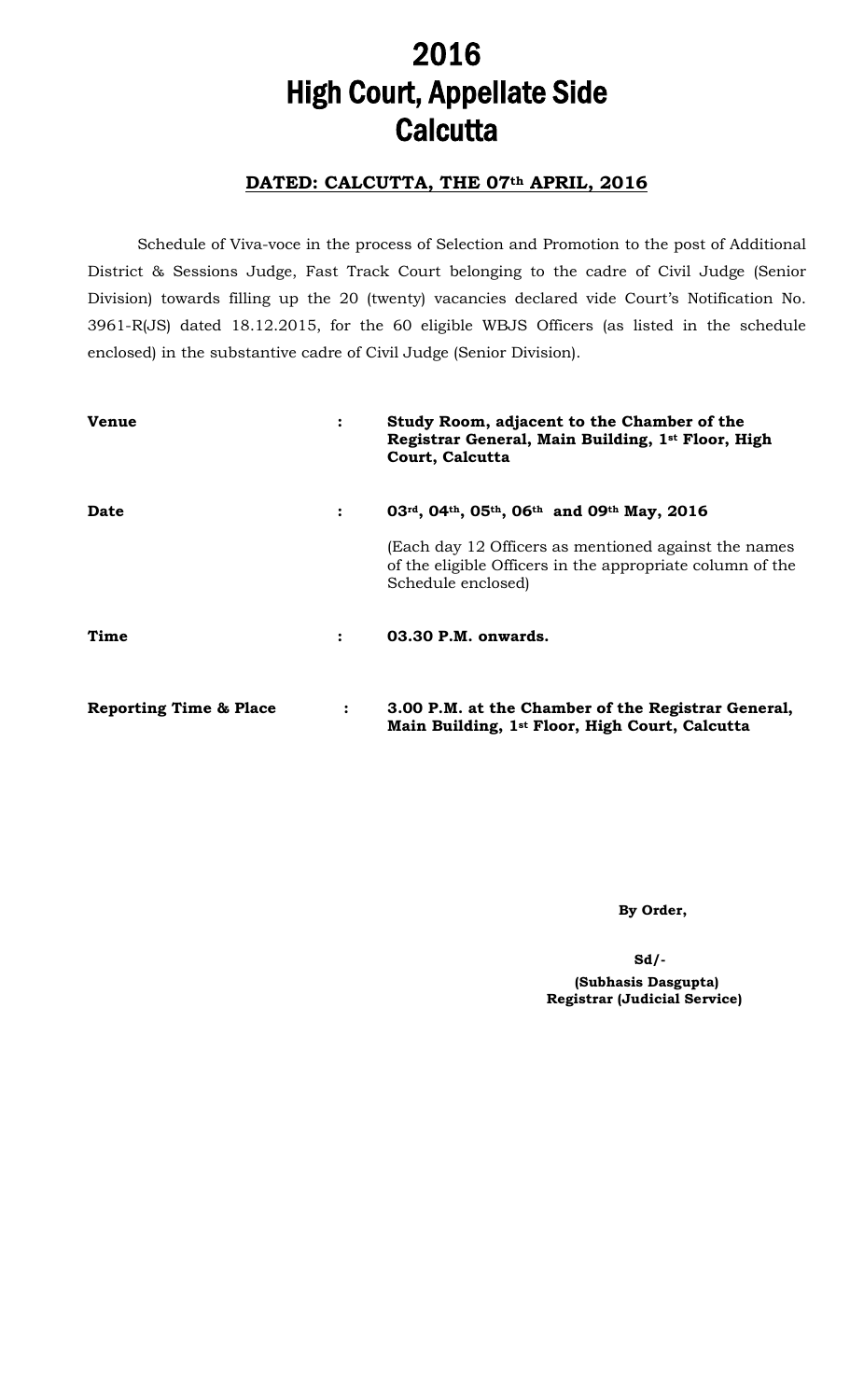## SCHEDULE OF VIVA-VOCE OF ELIGIBLE OFFICERS COMING UNDER THE ZONE OF CONSIDERATION FOR FILLING UP THE VACANCIES IN **FAST TRACK COURTS**

#### ON 03.05.2016

| SI. | <b>NAME OF THE OFFICER</b>    | PRESENT PLACE OF POSTING                                                   | <b>DATE OF VIVA-VOCE</b> |
|-----|-------------------------------|----------------------------------------------------------------------------|--------------------------|
| No. |                               |                                                                            |                          |
| 1.  | Shri Pradip Kumar Ray         | CJM, Malda<br>UOT as CJ(SD), 2 <sup>nd</sup> Court,<br>Krishnanagar, Nadia | 03.05.2016               |
| 2.  | Shri Arabinda Panti           | ACJM, Mathabhanga, Cooch Behar                                             | 03.05.2016               |
| 3.  | Smt. Ali Biswas (Sarkar)      | Judge, 2 <sup>nd</sup> Labour Court, Calcutta, on<br>deputation            | 03.05.2016               |
| 4.  | Shri Fatik Chandra Mondal     | CJM, Car Nicobar, A & N Islands                                            | 03.05.2016               |
| 5.  | Shri Hidayatullah Bhutia      | CJM, Balurghat, Dakshin Dinajpur                                           | 03.05.2016               |
| 6.  | <b>Smt. Manjushree Mondal</b> | CJM, Paschim Medinipur                                                     | 03.05.2016               |
| 7.  | <b>Shri Arup Kumar Das</b>    | <b>Competent Authority, Metro Railway,</b><br>Kolkata, on deputation       | 03.05.2016               |
| 8.  | Molla Asgar Ali               | Judge, 1 <sup>st</sup> Labour Court, Calcutta on<br>deputation             | 03.05.2016               |
| 9.  | <b>Shri Tito Rob</b>          | Registrar, District Judge's Court, Burdwan                                 | 03.05.2016               |
| 10. | Shri Sridhar Chandra Su       | CJ(SD), Siliguri, Darjeeling                                               | 03.05.2016               |
| 11. | <b>Shri Dinanath Prasad</b>   | CJM, Tamluk, Purba Medinipur                                               | 03.05.2016               |
| 12. | Smt. Srimayi Kundu            | CJ(SD), Arambagh, Hooghly                                                  | 03.05.2016               |

#### ON 04.05.2016

| 13. | Shri Sambhu Sarkar         | CJ(SD), Lalbagh, Murshidabad                  | 04.05.2016 |
|-----|----------------------------|-----------------------------------------------|------------|
|     |                            | UOT as CJ(SD), Alipurduar, Jalpaiguri         |            |
| 14. | Shri Debapriya Basu        | ACJM, Alipurduar, Jalpaiguri                  | 04.05.2016 |
|     |                            | UOT as CJM, Jalpaiguri                        |            |
| 15. | <b>Salim Ahmed Ansari</b>  | CJM, Cooch Behar                              | 04.05.2016 |
| 16. | Shri Sabyasachi Chattoraj  | CJM, Raiganj, Uttar Dinajpur                  | 04.05.2016 |
|     |                            | UOT as ACJM, Ghatal, Paschim Medinipur        |            |
| 17. | Smt. Mukulika Sinha        | Secretary, DLSA, Howrah                       | 04.05.2016 |
| 18. | Shri Sudip Bhattacharya    | Law Officer, Directorate of Drug Control,     | 04.05.2016 |
|     |                            | Govt. of W.B.                                 |            |
| 19. | <b>Shri Viswaroop Sett</b> | $CI(SD)$ , 1 <sup>st</sup> Court, Berhampore, | 04.05.2016 |
|     |                            | <b>Murshidabad</b>                            |            |
| 20. | Smt. Madhumita Roy-II      | CJ(SD), Katwa, Burdwan                        | 04.05.2016 |
| 21. | Smt. Sharanya Sen          | ACJM, Dinhata, Cooch Behar                    | 04.05.2016 |
|     |                            | UOT as CJM, Malda                             |            |
| 22. | Shri Pinaki Mitra          | CJM, Murshidabad                              | 04.05.2016 |
|     |                            | From 10.12.2015                               |            |
| 23. | Shri Sanjay Chowdhury      | CJ(SD), Tehatta, Nadia                        | 04.05.2016 |
| 24. | Shri Sanjay Ranjan Paul    | CMM, Calcutta                                 | 04.05.2016 |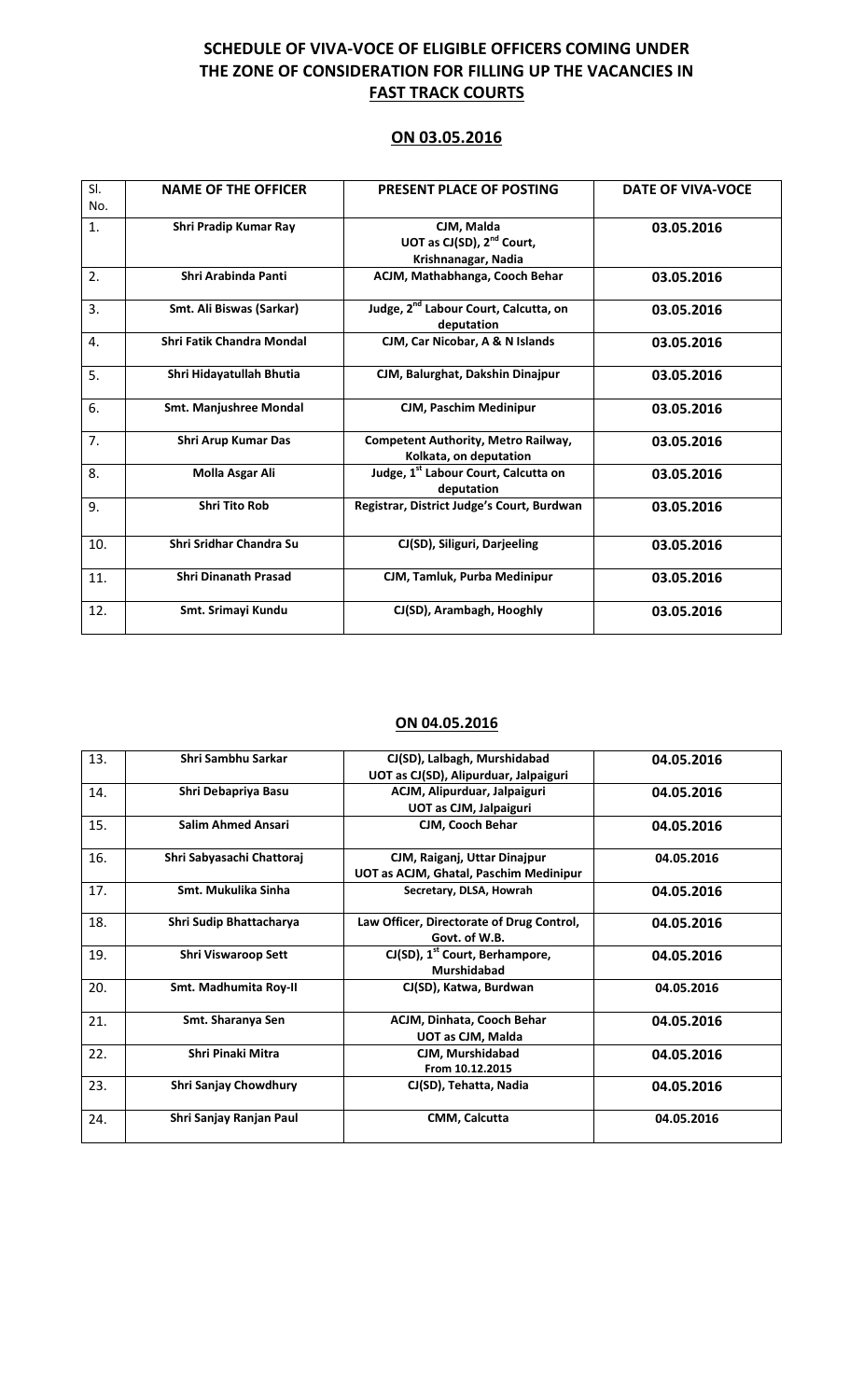### ON 05.05.2016

| 25. | <b>Shri Rajesh Chakraborty</b>   | CJM, Alipore, South 24-Parganas                                                             | 05.05.2016 |
|-----|----------------------------------|---------------------------------------------------------------------------------------------|------------|
| 26. | Shri Arjun Mukherjee             | ACJM, Chanchal, Malda                                                                       | 05.05.2016 |
| 27. | Shri Arun Kumar Nandy            | CJM, Bankura                                                                                | 05.05.2016 |
| 28. | Shri Arun Rai                    | CJ(SD), Bolpur, Birbhum                                                                     | 05.05.2016 |
| 29. | <b>Shri Rajesh Tamang</b>        | CJ(SD), Bongaon, N. 24-Pgs.                                                                 | 05.05.2016 |
| 30. | Shri Apurba Kr. Ghosh            | CJM, Barasat, North 24-Parganas                                                             | 05.05.2016 |
| 31. | Shri Abhiram Barman              | ACJM, Contai, Purba Medinipur<br>UOT as CJM, Raiganj, Uttar Dinajpur                        | 05.05.2016 |
| 32. | Shri Krishna Murari Prasad Gupta | ACJM, Jhargram, Paschim Medinipur<br>UOT as CJ(SD), Islampur, Uttar Dinajpur                | 05.05.2016 |
| 33. | Shri Ratan Kumar Gupta           | CJ(SD), 1 <sup>st</sup> Court, Hooghly, Sadar                                               | 05.05.2016 |
| 34. | Shri Sanjoy Kumar Sharma         | CJ(SD), 2 <sup>nd</sup> Court, Krishnanagar, Nadia<br>UOT as ACJM, Islampur, Uttar Dinajpur | 05.05.2016 |
| 35. | <b>Shri Santanu Dutta</b>        | CJM, Jalpaiguri<br>UOT as Secretary, DLSA, Purulia                                          | 05.05.2016 |
| 36. | Shri Indiwar Tripathi            | Registrar, Alipore, South 24-Parganas                                                       | 05.05.2016 |

### ON 06.05.2016

| 37. | Shri Hemanta Sinha               | CJ(SD), Kalna, Burdwan                                                            | 06.05.2016 |
|-----|----------------------------------|-----------------------------------------------------------------------------------|------------|
|     |                                  | UOT as ACJM, Buniadpur, Dakshin<br><b>Dinajpur</b>                                |            |
| 38. | Shri Sumit Adhikari              | CJ(SD), Baruipore, South 24-Parganas                                              | 06.05.2016 |
| 39. | Shri Gopal Kishore Sinha         | ACJM, Bishnupur, Bankura                                                          | 06.05.2016 |
| 40. | Shri Rajesh Guha Ray             | ACJM, Rampurhat, Birbhum<br>UOT as ACJM, Bolpur, Birbhum                          | 06.05.2016 |
| 41. | Shri Tikendra Narayan Pradhan    | ACJM, Jhargram, Paschim Medinipur                                                 | 06.05.2016 |
| 42. | Shri Biswajyoti Chatterjee       | ACJM, Haldia, Purba Medinipur<br>UOT as CJ(SD), Chanchal, Malda                   | 06.05.2016 |
| 43. | <b>Shri Duri Venkat Srinivas</b> | ACJM, Baruipore, S. 24-Pgs.                                                       | 06.05.2016 |
| 44. | Shri Sadhan Mondal               | ACJM, Buniadpur, Dakshin Dinajpur<br>UOT as CJ(SD), 1 <sup>st</sup> Court, Howrah | 06.05.2016 |
| 45. | Shri Prasanta Mukhopadhyay       | CJM, Hooghly                                                                      | 06.05.2016 |
| 46. | <b>Shri Sisir Kumar Meyur</b>    | ACJM, Kakdwip, South 24-Parganas                                                  | 06.05.2016 |
| 47. | <b>Smt. Rina Sawoo</b>           | CJ(SD), Uluberia, Howrah                                                          | 06.05.2016 |
| 48. | Shri Sujit Kumar Jha             | CJ(SD), 2 <sup>nd</sup> Court, Berhampore,<br>Murshidabad                         | 06.05.2016 |

#### ON 09.05.2016

| 49. | Smt. Papiya Das                 | ACJM, Lalbagh, Murshidabad                                                 | 09.05.2016 |
|-----|---------------------------------|----------------------------------------------------------------------------|------------|
| 50. | <b>Shri Suresh Singh</b>        | CJ(SD), 1 <sup>st</sup> Court, Alipore, South 24-Pgs.                      | 09.05.2016 |
| 51. | Shri Saugata Chakraborty        | CJM, Burdwan                                                               | 09.05.2016 |
| 52. | Shri Manoj Kumar Prasad         | CJ(SD), Dinhata, Cooch Behar<br>UOT as CJ(SD), Malda                       | 09.05.2016 |
| 53. | Shri Bibekananda Sur            | ACJM, Kalyani, Nadia                                                       | 09.05.2016 |
| 54. | Shri Tapas Kumar Mitra          | CJM, Nadia                                                                 | 09.05.2016 |
| 55. | <b>Shri Priyajit Chatterjee</b> | Registrar, City Civil Court, Calcutta                                      | 09.05.2016 |
| 56. | <b>Shri Guru Das Biswas</b>     | CJM, Darjeeling                                                            | 09.05.2016 |
| 57. | <b>Shri Surajit Seal</b>        | ACJM, Durgapur, Burdwan                                                    | 09.05.2016 |
| 58. | Shri Subhendu Saha              | CJ(SD), Cooch Behar                                                        | 09.05.2016 |
| 59. | Shri Ramendra Nath Makhal       | CJ(SD), 5 <sup>th</sup> Court, Alipore, South 24-<br>Parganas              | 09.05.2016 |
| 60. | Shri Tarun Kumar Mondal         | CJ(SD), Jhargram, Paschim Medinipur<br>UOT as ACJM, Tufanganj, Cooch Behar | 09.05.2016 |